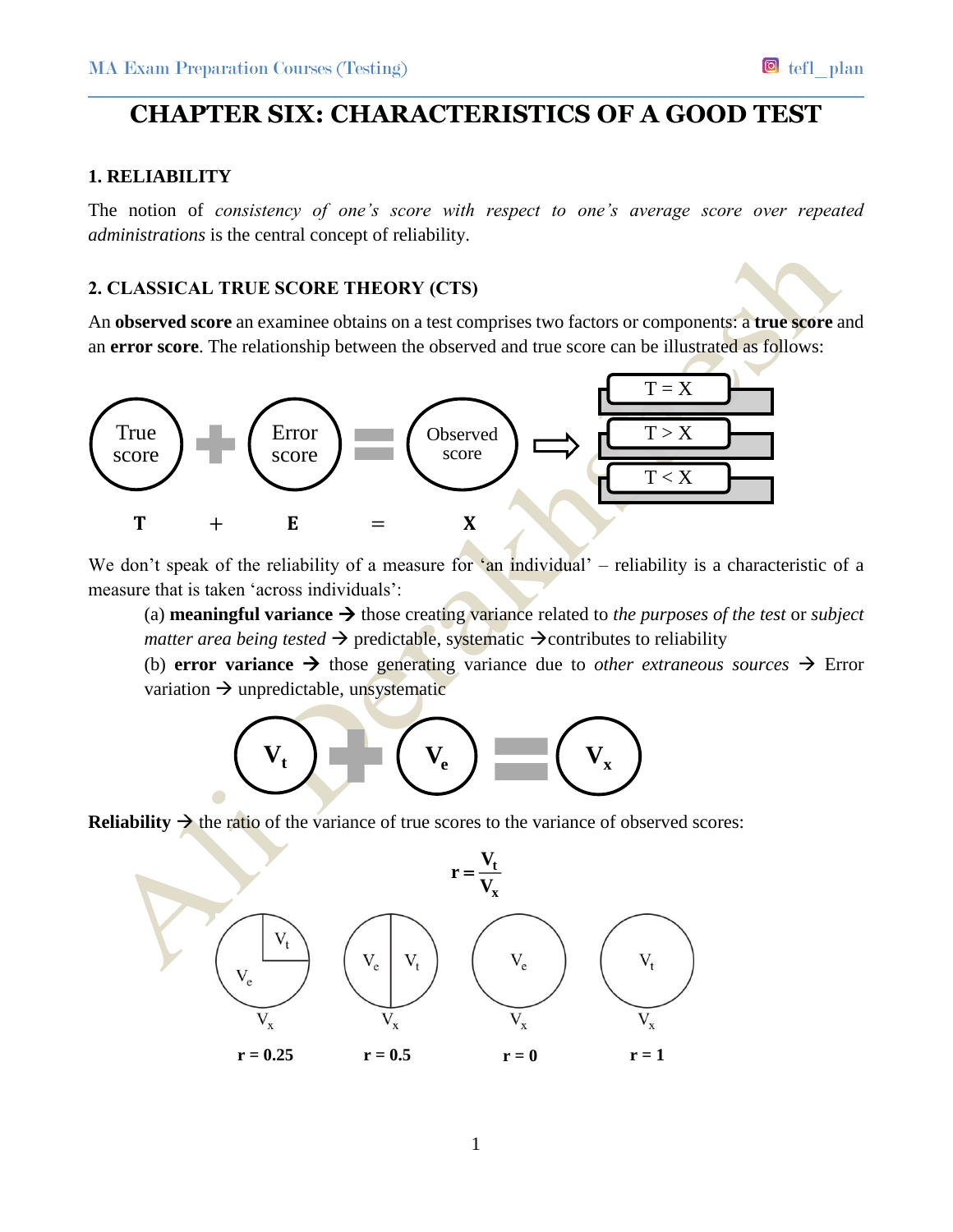#### **3. STANDARD ERROR OF MEASUREMENT**

The formula for calculating SEM is relatively simple:

$$
SEM = S_x \sqrt{1 - r}
$$
  
where  $S_x$  = the standard deviation of the test  
 $r$  = reliability of the test

**Example:** If the standard deviation of a test were 15 and its reliability were estimated as 0.84, then what would be standard error of measurement?

$$
SEM = S_x \sqrt{1 - r} = 15 \times \sqrt{1 - 0.84} = 15 \times \sqrt{0.16} = 15 \times 0.4 = 6
$$

**Example:** When the test has no measurement error, then reliability would be

$$
SEM = S_x\sqrt{1-r} \rightarrow 0 = S_x \times \sqrt{1-r} \rightarrow 0 = \sqrt{1-r} \rightarrow r = 1
$$

**Note:** There is a negative relationship between standard error of measurement and reliability.

Conceptually  $\rightarrow$  SEM provides a concrete estimate in test score values of the amount of unreliable score variation in a set of scores

Practically  $\rightarrow$  SEM is used to determine a band around a student's observed score within which that student's true score would probably fall



**Example:** If the SEM of a set of scores is 2.5 we can be sure that a student's true score who obtained 15 would fluctuate 68% of times between ---------

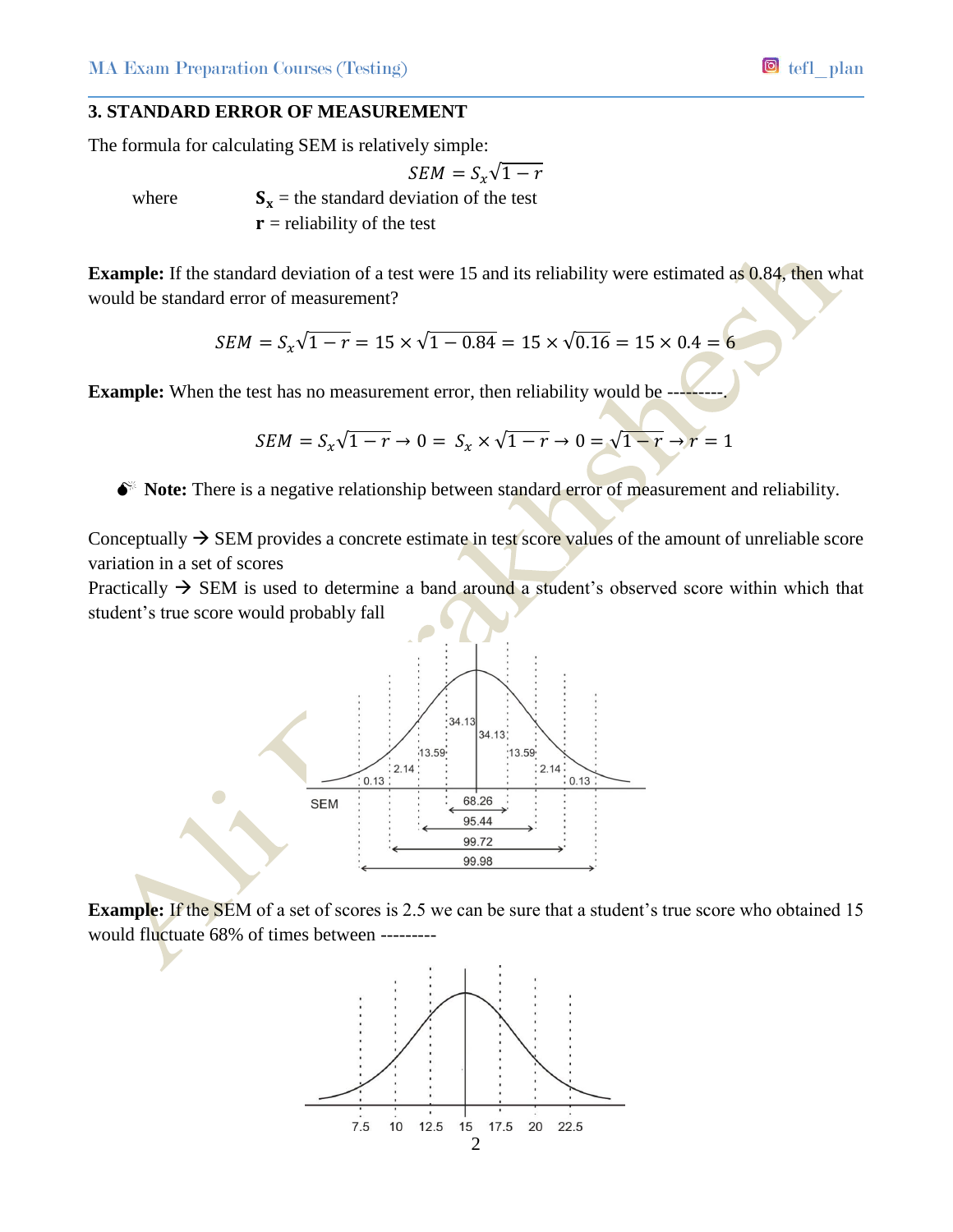#### **4. APPROACHES TO ESTIMATING RELIABILITY**

#### **4.1. Stability (Test-retest Method)**

Administering a given test twice and then calculating the correlation between the two sets of scores, using Pearson product-moment correlation coefficient.

**Note:** consistency of scores *over time* or *temporal stability*.

Drawbacks:

- Two administrations
- Human being abilities are most likely to change from one administration to another.
- **Practice effect:** after the first test, testees would naturally have a better performance on the second administeration

#### **4.2. Equivalence (Parallel-forms Method)**

Two similar forms of the same test are administered to a group of examinees just once  $\rightarrow$  Using Pearson product moment formula, reliability is calculated.

Parallel forms:

**He usually ……… tennis every day.** a) plays b) play c) playing **My brother often ……… a cup of tea every morning.** a) drinking b) drinks c) drink

Drawbacks:

- Constructing two parallel forms
- **Ordering effect ≠** counterbalanced test design

|         | Time 1 | Time 2 |
|---------|--------|--------|
| Half I  | Form A | Form B |
| Half II | Form B | Form A |

#### **4.3. Internal Consistency**

Uses information internal available in one administration of a single test. Assumptions:

- a) test scores are **unidimensional**  $\rightarrow$  the parts or items of a test are homogeneous
- b) the items or parts of a test are **locally independent**

#### **4.3.1. Split-half Methods**

A single test is administered to a group of examinees  $\rightarrow$  the test is divided into two equal halves

#### **Spearman Brown estimate**

The correlation (Pearson product-moment) between the two halves is an estimate of the test score reliability *Spearman-Brown prophecy* formula: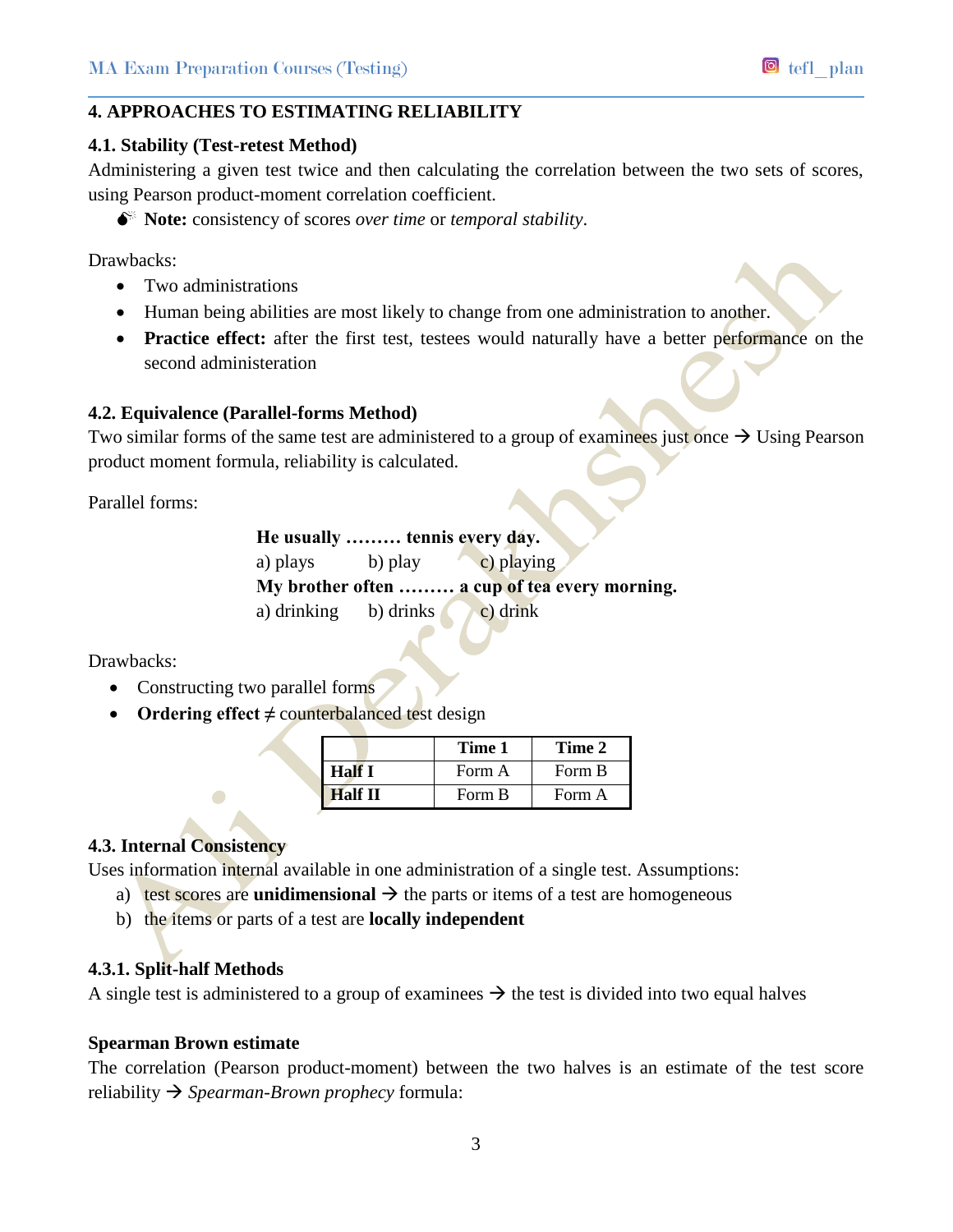$$
r_{\text{total}} = \frac{2(r_{\text{half}})}{1 + (r_{\text{half}})}
$$

**Example:** The reliability of half of a grammar test is calculated to be 0.35. By applying the Spearman Brown's prophecy formula, the total reliability would be ---------

$$
r_{\text{total}} = \frac{2r_{\text{half}}}{1 + r_{\text{half}}} = \frac{2 \times .35}{1 + .35} = \frac{0.7}{1.35} = 0.51
$$

Assumptions:

- The two halves are equivalent, i.e. they have equal means and variances
- The two halves are experimentally independent of each other

#### **Guttman estimate**

It does not assume equivalence of the halves; it does not require computing a correlation between them:

$$
\alpha = 2 \left( 1 - \frac{S_{\text{odd}}^2 + S_{\text{even}}^2}{S_{\text{total}}^2} \right)
$$

# **4.3.2. Item variance methods**

**KR-21 Method**

Developed by Kuder and Richardson.

$$
(KR-21)r = \left(\frac{K}{K-1}\right)\left(1 - \frac{\overline{X}(K-\overline{X})}{KV}\right)
$$

where:  $K =$  the number of the items in a test

Assumptions:

- $\bullet$  items are of equal difficulty
- items are scored dichotomously (no weighting scheme)

## **Note:** called **rational equivalence**

- $\bullet^*$  **Note:** the easiest and most frequently used method of internal consistency
- $\bullet^*$  **Note:** an underestimate index of reliability

## **KR-20 Method**

Avoids the problem of underestimating reliability:

$$
KR - 20 = \left(\frac{K}{K - 1}\right) \left(1 - \frac{\sum pq}{S_t^2}\right)
$$

where: **pq** (**item variance**) =  $IF(1 - IF)$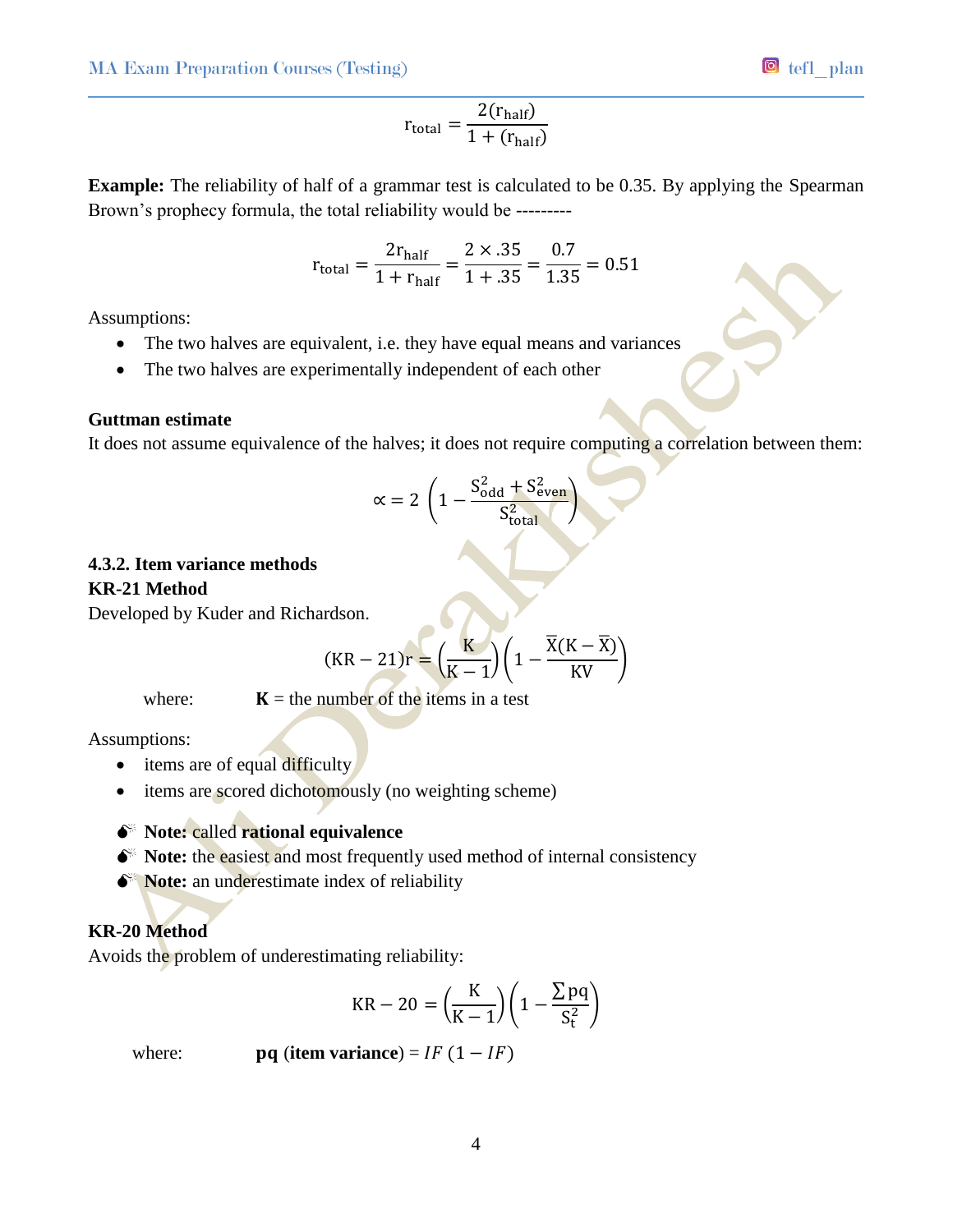Assumption:

- items are scored correct/incorrect (i.e., dichotomously or binary)
- $\bullet^*$  Note: most accurate and flexible internal consistency method

#### **Cronbach alpha method**

Used with weighted items where examinees may receive partial credit:

$$
\alpha = \left(\frac{K}{K-1}\right)\left(1 - \frac{\sum S_i^2}{S_t^2}\right)
$$

where:

 $\frac{2}{\pi}$  = item variances for each individual item

|                         | <b>Assumption</b> |              | <b>Effect if assumption is violated</b> |                     |
|-------------------------|-------------------|--------------|-----------------------------------------|---------------------|
|                         | Equivalence       | Independence | <b>Equivalence</b>                      | <b>Independence</b> |
| <b>Spearman-Brown</b>   | Yes               | Yes          | Underestimate                           | Overestimate        |
| <b>Guttman</b>          | -                 | Yes          |                                         | Overestimate        |
| <b>Kuder-Richardson</b> | Yes               | Yes          | Underestimate                           | Overestimate        |

## **5. FACTORS INFLUENCING RELIABILITY**

#### **5.1. The Effect of Testees**

- Psychological and physiological conditions
- Testees' Homogeneity
- Guessing: Educated guess vs. wild guess
- Test-wiseness  $\rightarrow$  a test taker's capacity to utilize the characteristics and formats of the test and the test taking situation to guess the correct answer

## **5.2. The Effect of Test Factors**

- Homogeneity of the items
- The speed with which the test is performed
- Ambiguity of instructions and items
- Discriminability
- Number of items

$$
r_k = \frac{kr_1}{1 + (k-1)r_1}
$$

 $r_k$  = the test when adjusted to k times its original length

$$
r_1
$$
 = the observed reliability of the test with its present length

$$
\mathbf{k} = \frac{\text{Cov}_{\text{e}}}{\text{Cov}_{\text{e}}}
$$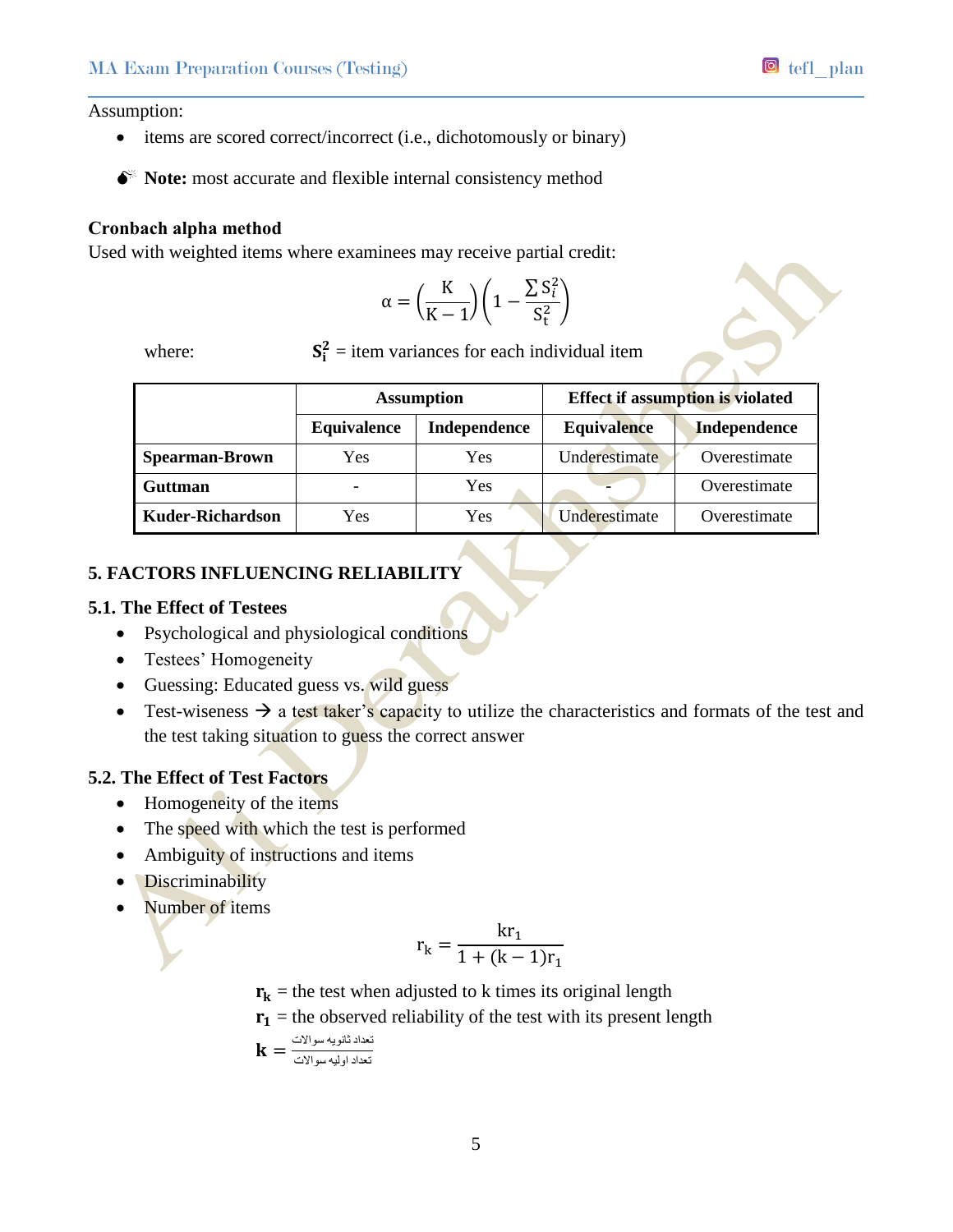

## **5.3. The Effect of Administration Factor**

- The influence of the environment
- Quality and test timing

#### **5.4. The Influence of Scoring Factors**

The concern here is **rater reliability** in case of subjective items:

- **Intra-rater (or Mark/remark) reliability**  $\rightarrow$  **Error due to the fluctuations of a** *single scorer in scoring items twice*  $\rightarrow$  unclear scoring criteria, fatigue, bias toward particular good and bad students, or simple carelessness
- **Inter-rater reliability**  $\rightarrow$  Error due to the fluctuations of *different scorers scoring a single test*  $\rightarrow$  lack of adherence to scoring criteria, inexperience, inattention, or even preconceived biases.

To avoid the effect of scoring:

- Provide a detailed scoring key
- Identify candidates by number, not name
- Train scorers
- Employ multiple, independent scoring
- Agree acceptable responses and appropriate scores at outset of scoring

#### **6. VALIDITY**

Reliability: How much of an individual's test performance is due to measurement error, or to factors other than the language ability we want to measure?  $\rightarrow$  minimizing the effects of these factors Validity: How much of an individual's test performance is due to the language ability we want to measure?  $\rightarrow$  maximizing the effects of these abilities

**Validity**  $\rightarrow$  the extent to which a test measures what it is supposed to measure.

#### **6.1. Content Validity**

Degree of correspondence between the test content and the content of the materials to be tested:

- $\bullet$  Subject matter = the topics
- $\bullet$  Instructional objectives = degree of learning that students are supposed to achieve

 $NRT \rightarrow$  the extent to which a test contains a representative sample of the larger universe it is supposed to represent

Main issue is *sampling*  $\rightarrow$  *appropriateness* of the test sample

It provides subjective information  $\rightarrow$  to reduce subjectivity:

- Have the test reviewed by more than one expert
- Transfer the detailed definition onto a table of specification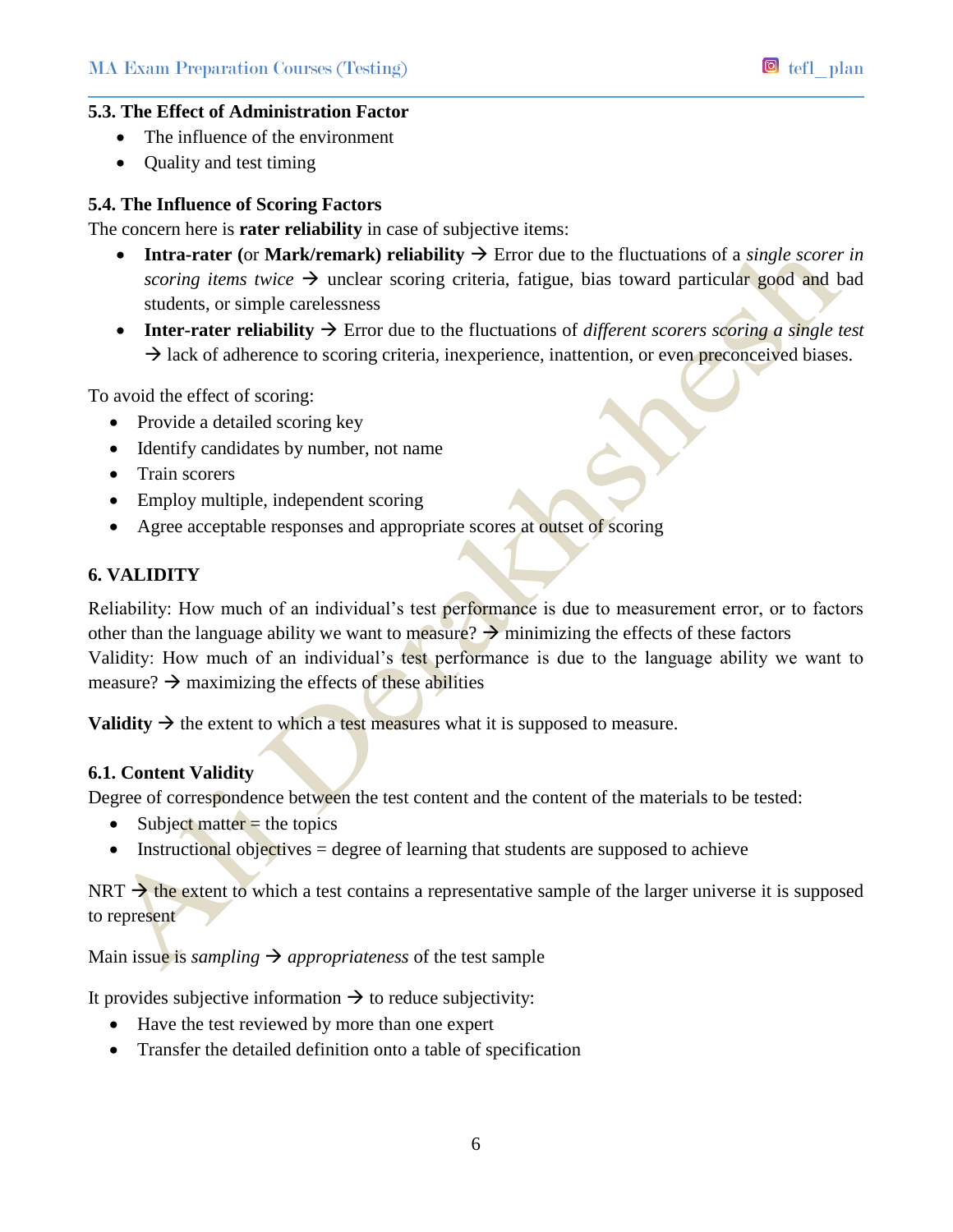## **6.2. Face Validity**

The way the test looks to the examinees, test administrators, educators, and the like  $\rightarrow$  this is not validity in the technical sense

- a well-constructed, expected format with familiar tasks,
- a test that is clearly doable within the allotted time limit,
- items that are clear and uncomplicated,
- directions that are crystal clear,
- task that relate to their course work (content validity), and
- a difficulty level that presents a reasonable challenge,
- no surprises in the test.

## **6.3. Criterion-related validity**

Investigates the correspondence between the scores obtained from the newly-developed test and the scores obtained from some independent outside criteria  $\rightarrow$  Pearson product-moment correlation

- **Concurrent validity:** a particular trait is administered *concurrently* with another well-known test
- **Predictive validity:** the two tests are administered with *some time interval*.

## **Note:** also known as **empirical** or **statistical validity**

**Note:** content of the criterion measure must be on the same domain as that of the new test

#### **6.4. Construct Validity**

A test has construct validity to the extent to which the psychological reality of a trait or construct (like language proficiency) can be established  $=$  If a test has construct validity, it is capable of measuring certain specific characteristics in accordance with a theory of language behavior and learning

The major problem with psychological constructs is that testers cannot take a construct out of a student's brain and show that a test is in fact measuring it. Experiment:

multitrait-multimethod studies factor analytic techniques structural equation modeling think-aloud protocol differential-groups studies intervention studies

## **7. FACTORS INFLUENCING VALIDITY**

- Directions
- Difficulty levels of the test
- Sample truncation
- Structure of items
- Arrangement of items and correct responses